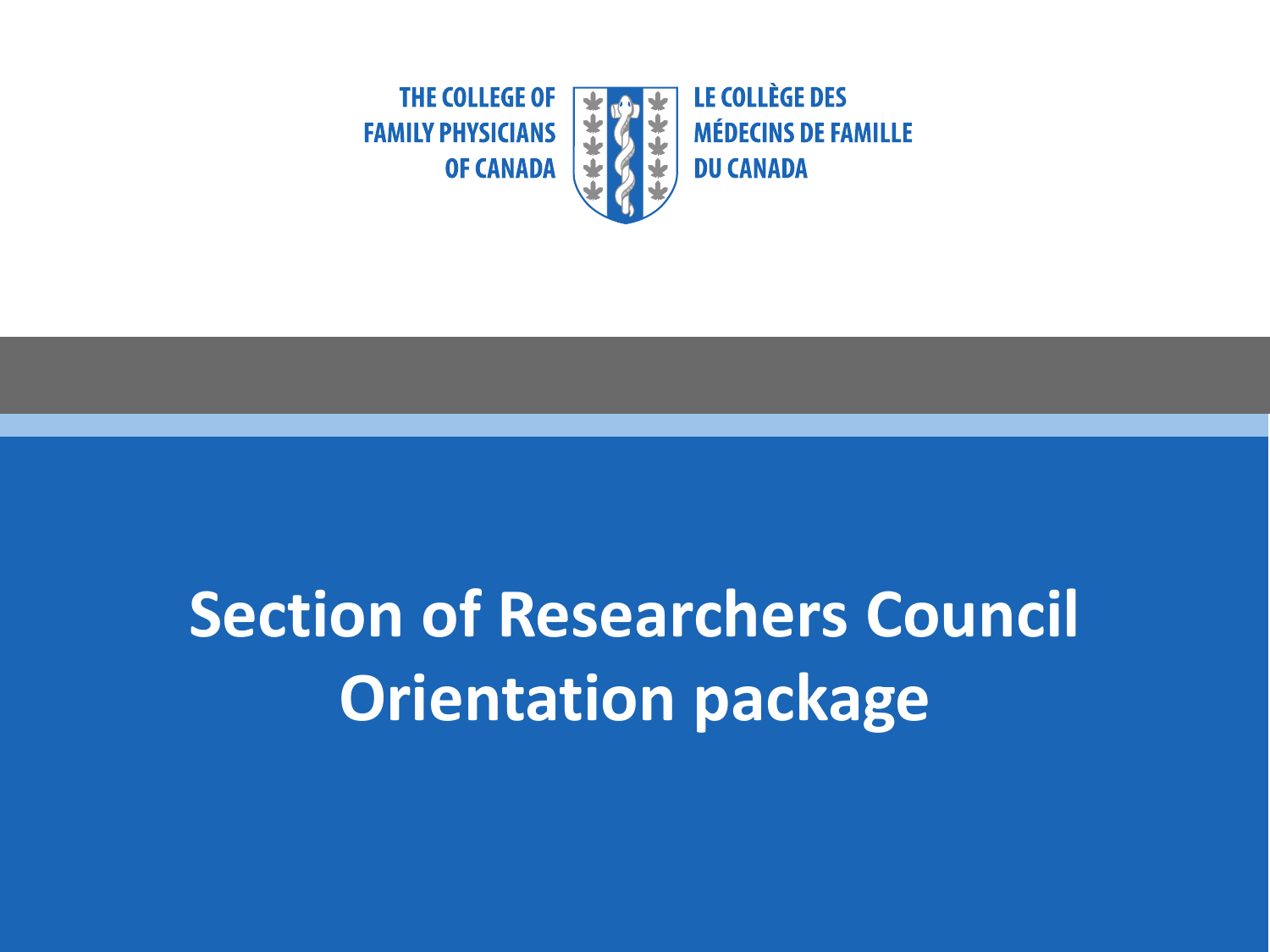## **Section of Researchers (SOR)**

- SOR is the section of the College of Family Physicians of Canada (CFPC) that represents members who have an interest in Primary Care research in Canada.
- We are diverse. There is something for everyone; whether you are a "hardcore" researcher, a novice or just curious.
- Members include family physicians and associate members of the CFPC.
- We are clinicians and researchers with a common interest to improve the health of Canadians through innovation and evidence.

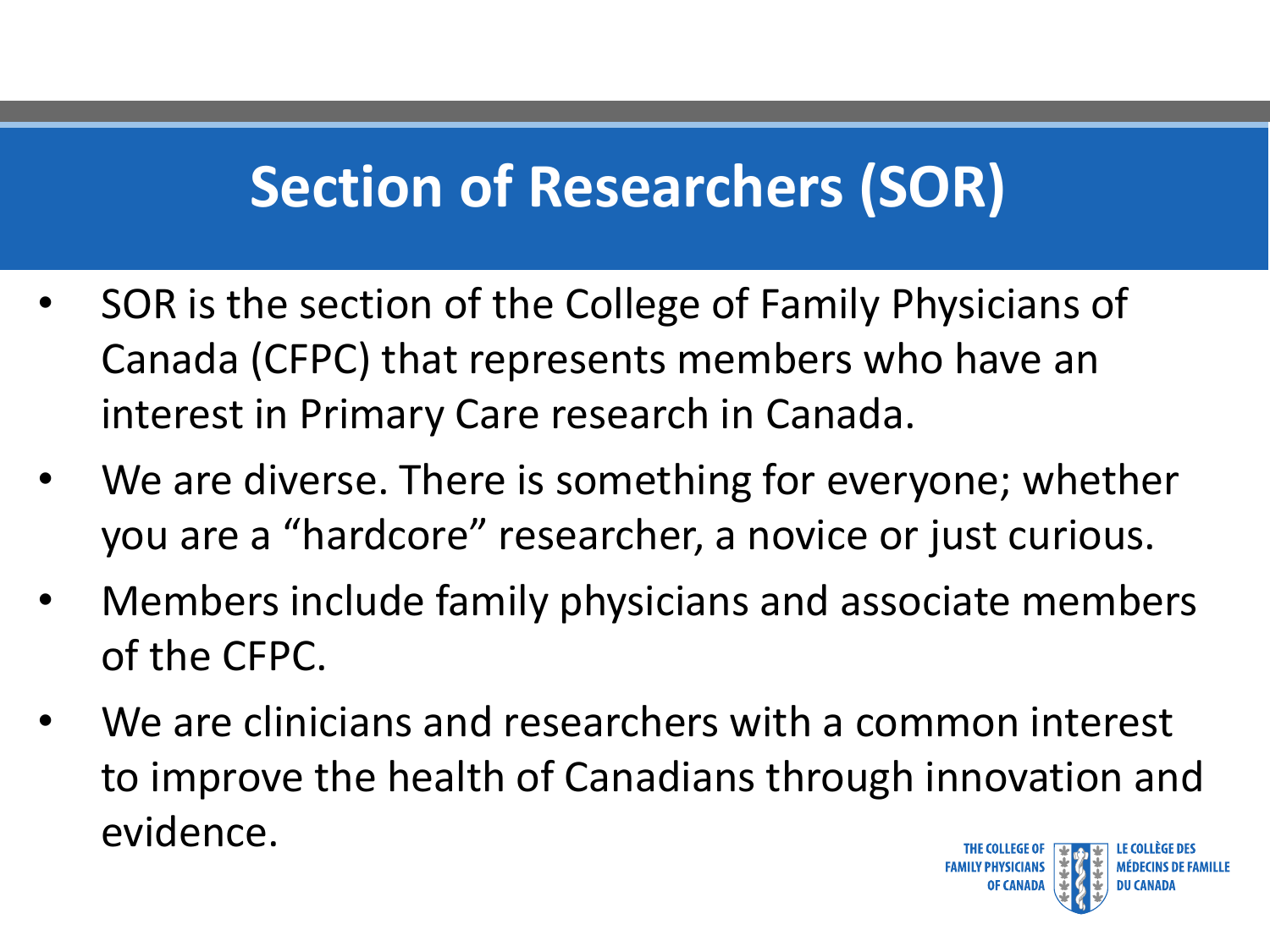#### **Section of Researchers Council**

- The SOR Council is the governing body of the SOR comprised of appointed representatives from family medicine and primary care research chosen from across Canada. Its activities include advocating for and supporting family medicine research in Canada, developing and implementing the SOR's Blueprint for [Family Medicine Research Success, and monitoring the progre](https://portal.cfpc.ca/ResourcesDocs/uploadedFiles/Research/SOR-Blueprint-2018-2023.pdf)ss of the SOR's activities.
- Council members comprise a purposeful mix of representatives from regions, gender, academia, and community. The SOR Council holds two face-to-face meetings each year and the SOR Chair reports on the activities of the Council to the members of the SOR and the College's Board of Directors.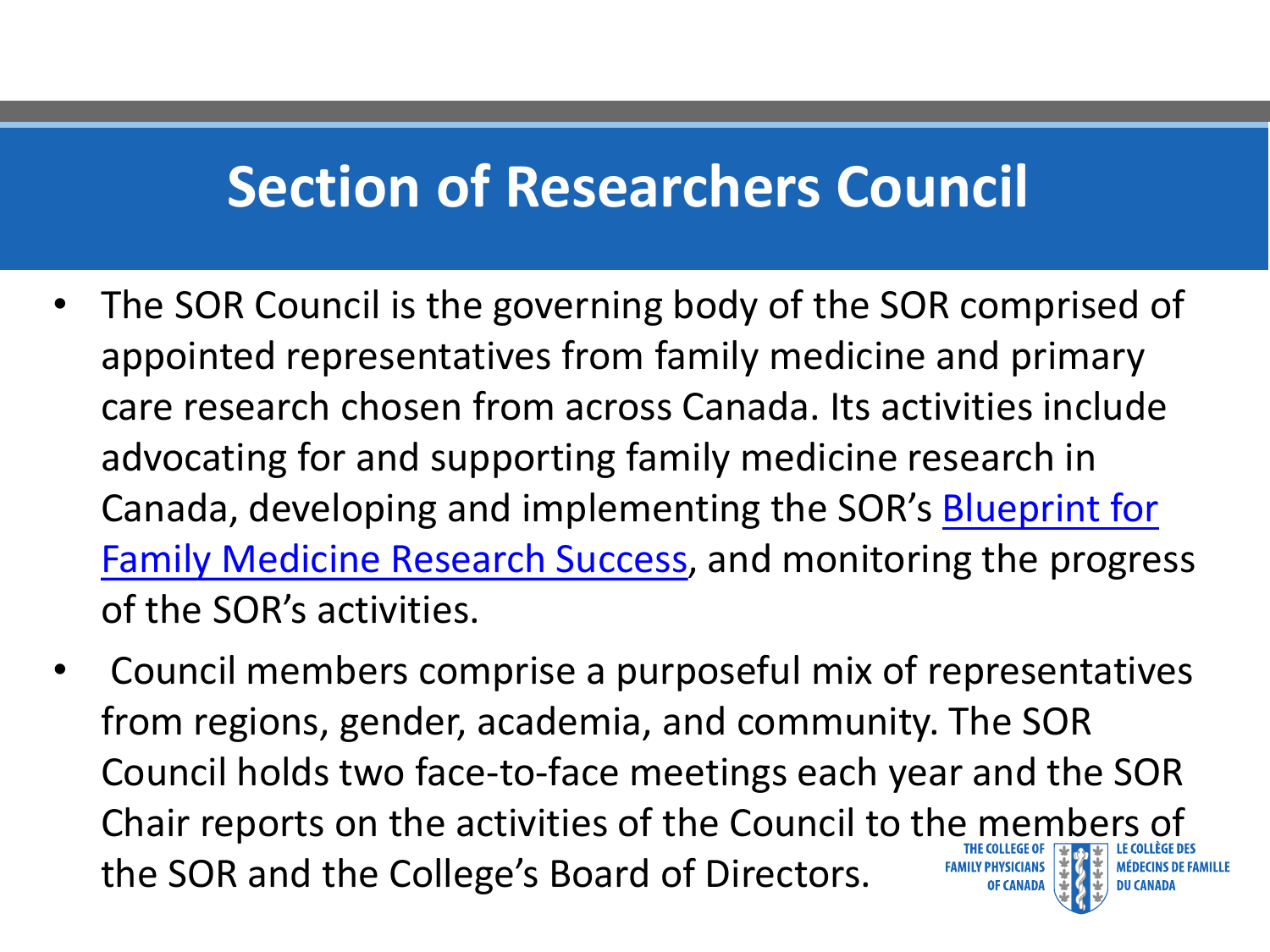### **Role of the SOR Council members**

- SOR Council members serve as the key communication link between the SOR Council and the constituency that elected /appointed them (Academic, Geographic, Section, etc.) by providing timely reports of the activities of the SOR Council (key issues, policies, positions, and other activities discussed and/or approved by the SOR Council) to the constituency and similarly bringing issues from the constituency to the SOR Council.
- The role of the representatives on council is to speak on behalf of the group, advocate and bring forward their perspective on behalf of the groups they representing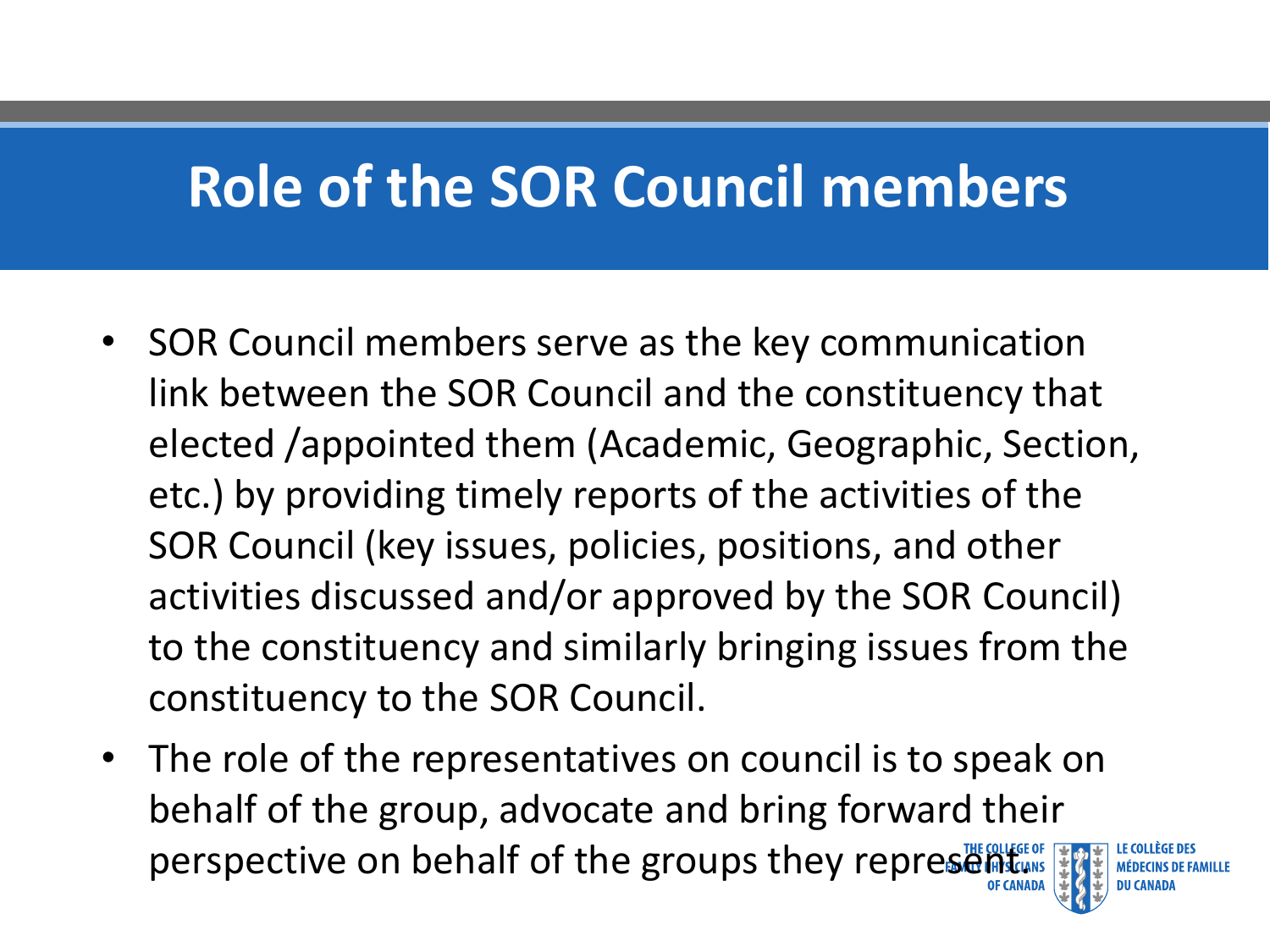# **Section of Researchers Action Groups Groupes d'action de la Section des chercheurs**

- Action Group for Advocacy in Research (AGAR)
- Family Medicine Forum Research Committee (FMFRC)
- Practice-Based Research Network (PBRN)
- Research Community of Practice (RCoP)

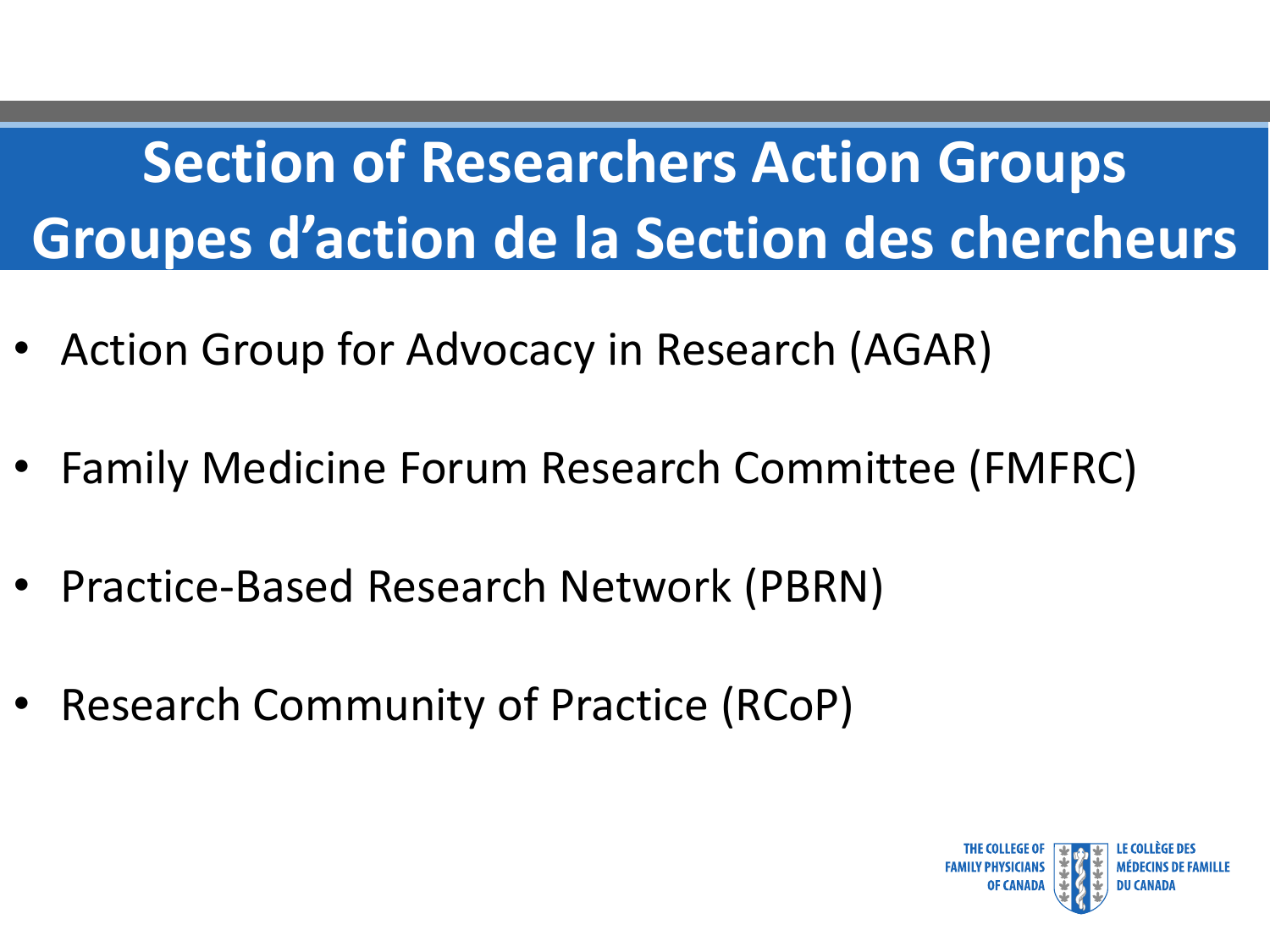## **Action Group for Advocacy in Research (AGAR)**

AGAR is an Action Group of the Section of Researchers Council.

- It advocates for the value of family medicine and primary health care research.
- It advocates for increased funding for family medicine and primary health care research.

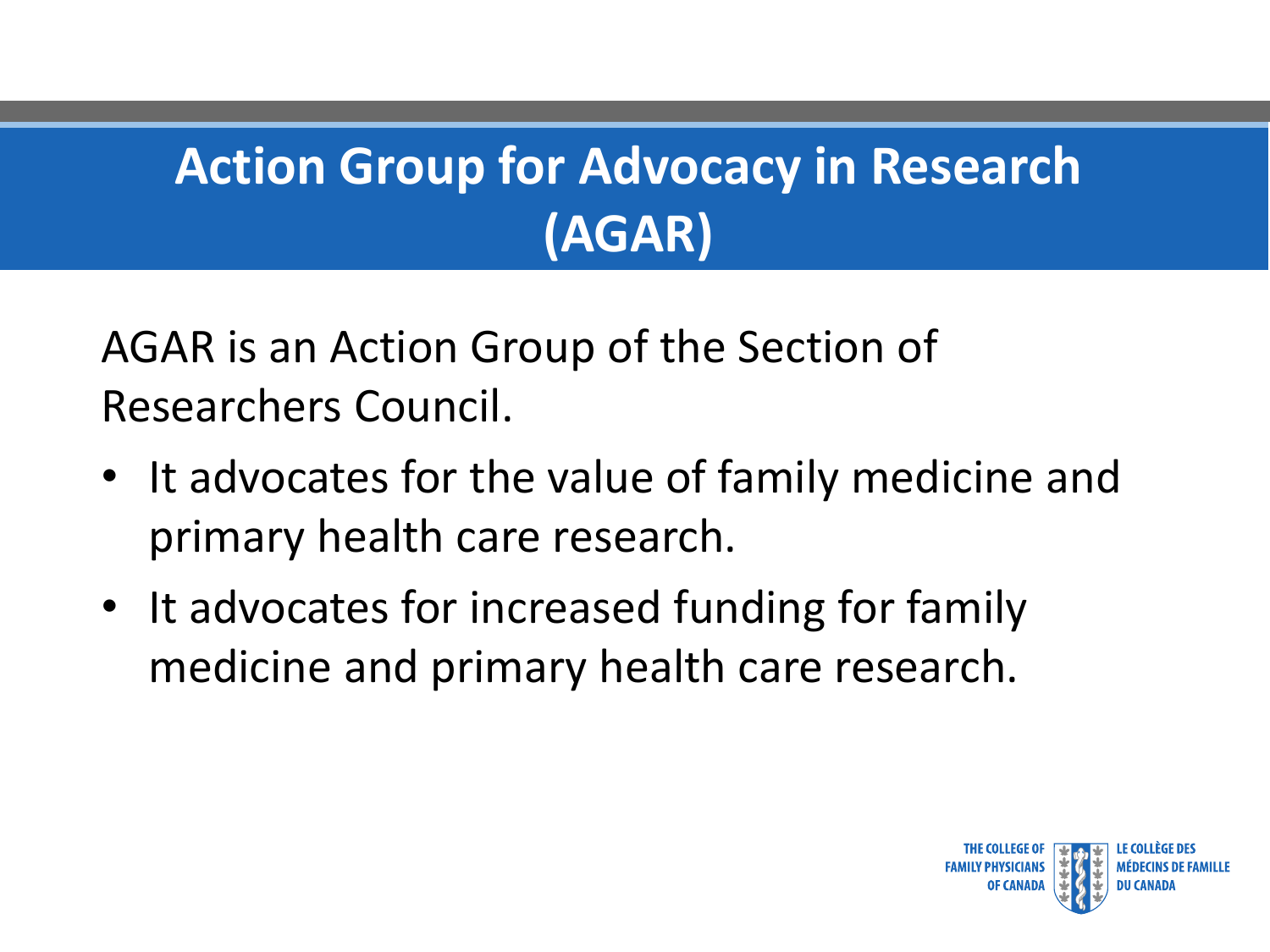#### **Practice-Based Research Networks (PBRN)**

The first point of contact for patients seeking care is usually community-based primary care practices. Yet, the majority of research continues to be done in specialty care or hospital settings. Primary care PBRNs address this gap**.** 

- A PBRN is a group of primary care clinicians and practices working together to answer community-based health care questions.
- PBRNs engage clinicians in quality improvement and research activities. They are "living laboratories of primary care practice".
- As part of PBRNs, clinicians have the opportunity to increase their research skills, and benefit from linkages to experienced researchers.
- There are over 16 PBRNs across the country. Join one and get help from colleagues who know your reality.

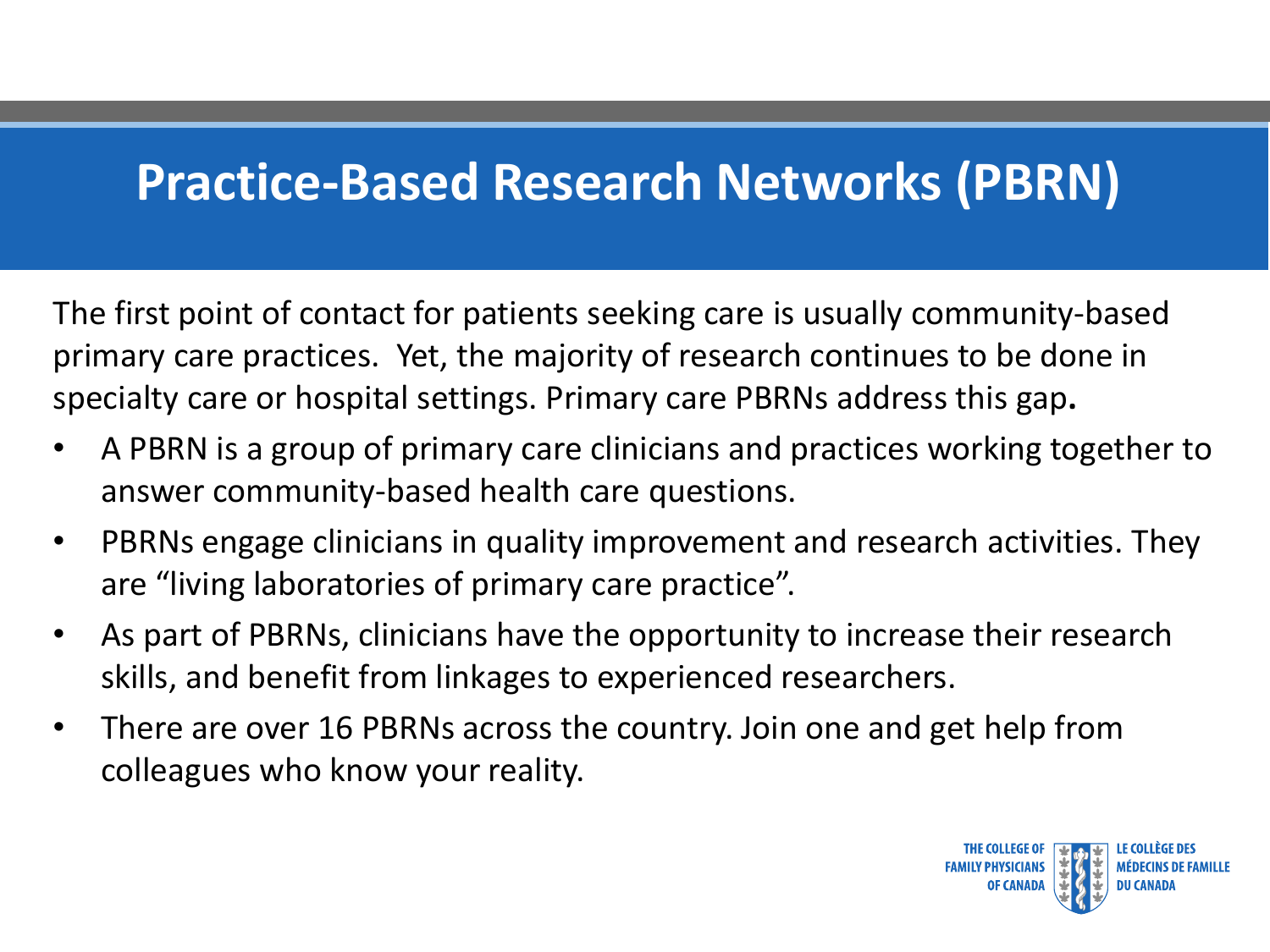#### **Research Community of Practice (RCOP)**

RCOP is an Action Group of the Section of Researchers' Council.

- It is developing a new virtual Canada-wide community of practice of individuals with an interest in research and scholarly activity.
- RCOP will provide a welcoming forum that allows CFPC members and others to connect with each other, share and learn from one another.
- It will provide access to some of the best academics and educators in the country.
- The community will be interdisciplinary and diverse. It will include physicians, residents, researchers, trainees and professionals from a variety of areas, including epidemiology, public health, soc and health services research.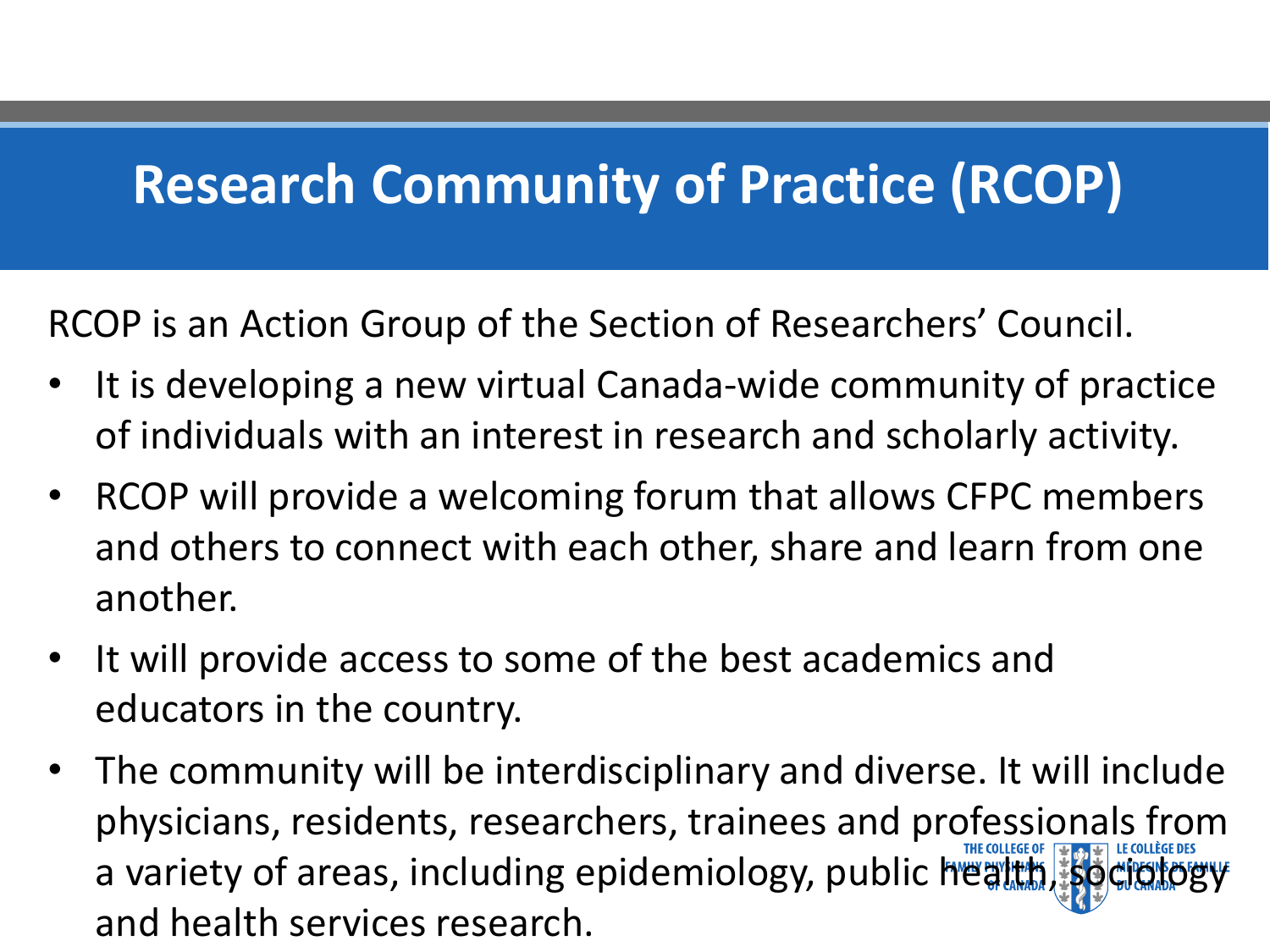#### **Section of Researchers Blueprint 2**

#### **Priority Areas and Overall Objectives**

The overall goal of Blueprint 2018-2023 is incorporated into four strategic priority areas. Each priority area includes several objectives and actions.

#### Membership 1. Increase awareness of SOR activities among the CFPC membership at large. 2. Increase the recruitment to and the value of SOR membership. **Capacity Building** 1. Strengthen family medicine and primary care research support for early and mid-career clinicianscientists and researchers. 2. Promote the value of practicebased research and advance the growth and sustainability of practice-based research **Advocacy** networks (PBRNs). To advocate for: 3. Strengthen the CFPC's capacity 1. Ongoing funding for family to capture, link, use, and share medicine and primary health large data with researchers. care research, training, and career support that is commensurate with the role of primary health care in Canada's health system. **Partnerships** 2. A visible and continuing 1. Sustain the SOR's role and presence of primary care in the visibility in the College's Canadian Institutes of Health priorities, activities, and Research (CIHR). committees, so that research 3. Stable infrastructure funding is a core component of family for practice-based primary care medicine and primary care. research networks and primary Strengthen the collaboration 2. health care data collection, between the SOR and the analysis, and reporting. CFPC's committees and 4. Engaging patients, communities, Sections, the CFPC's Chapters, and clinicians in research external academic institutions, and QI activities and setting funding agencies, the Primary priorities in these areas. and Integrated Health Care 5. Interprovincial/territorial and Innovations (PIHCI) national international collaboration in coordinating office, Indigenous and rural communities, and

- 
- primary health care research.

THE COLLEGE OF  $\sqrt{\phantom{a}}$ **FAMILY PHYSICIANS OF CANADA** 

international primary health care research organizations. 3. Strengthen the participation of patients in the activities undertaken and supported by the SOR.

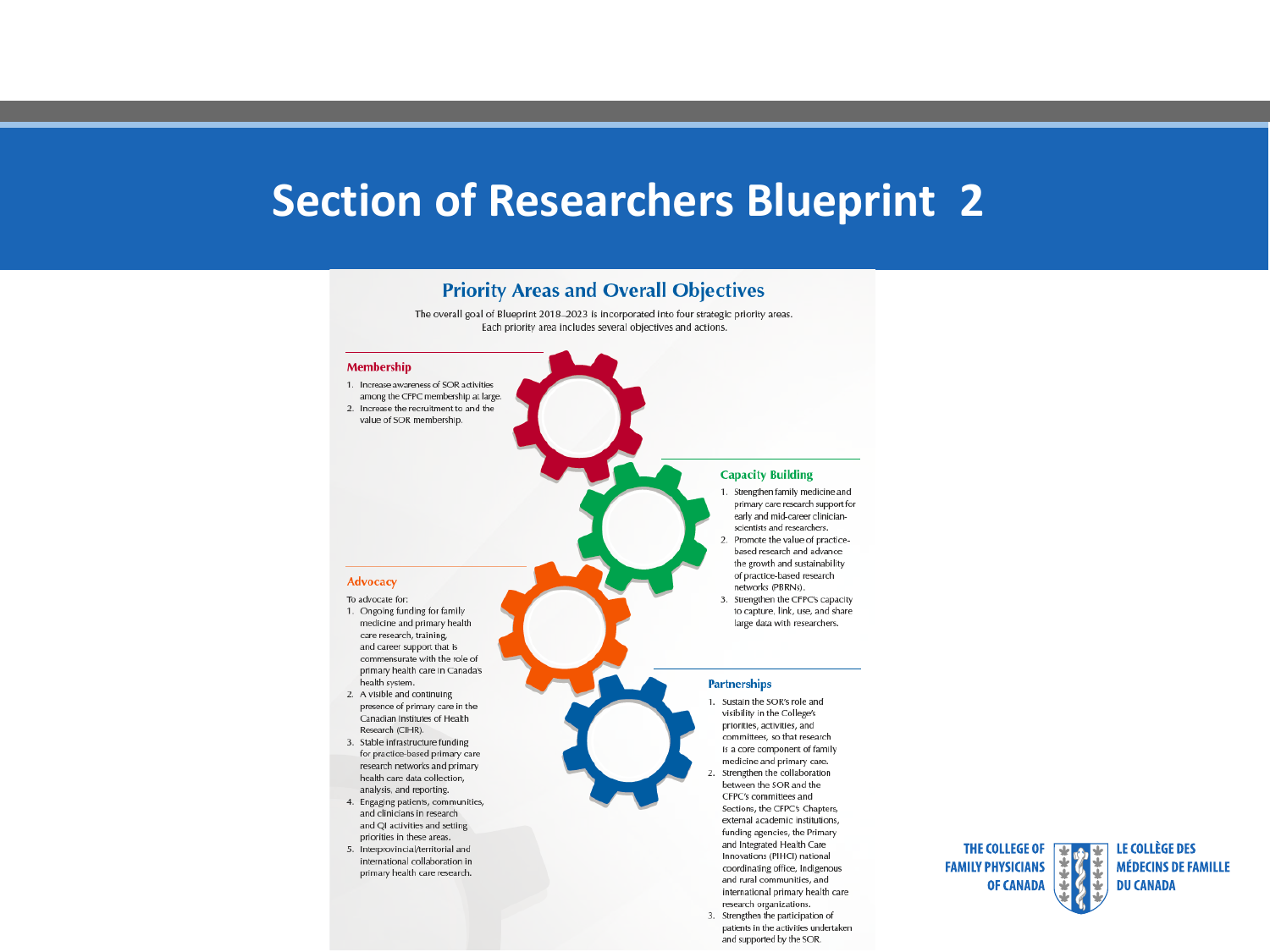#### **SOR Council members**



Martin Fortin Past Chair



Marshall Godwin Chair



Dee Mangin Academic Family Physician representative



Michelle Greiver Chair, PBRN Action Grp



Judy Belle Brown President, NAPCRG



Matt Menear Chair, RCOP Action Grp



Michael Green Chair, Dept. of FM



Kris Aubrey-Bassler Research Director Chair



Gayle Halas Chair, FMFRC

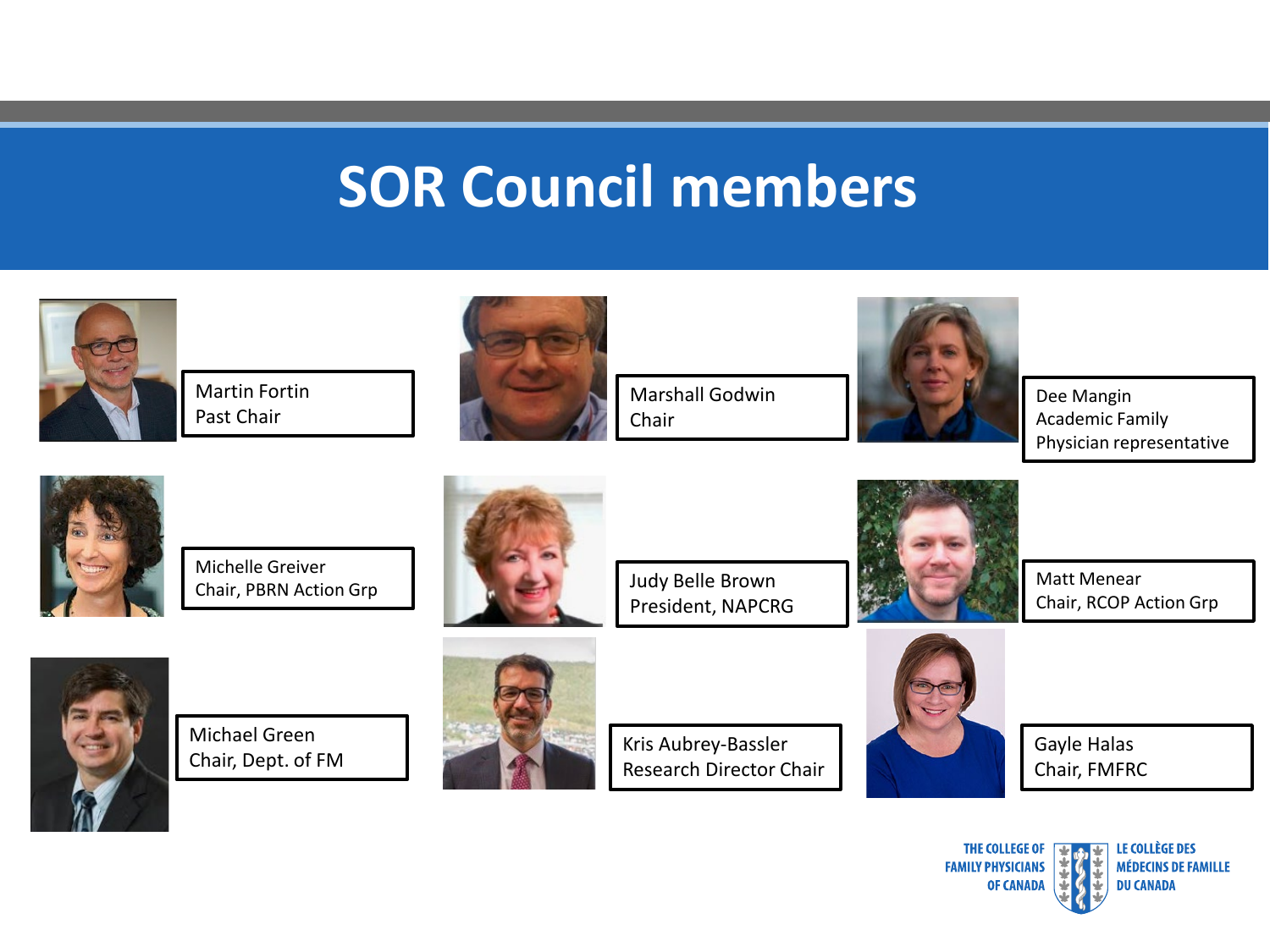#### **SOR Council members**



Brian Hutchison Chair, AGAR



Doug Archibald Education Researcher representative



Lynn Farrales PhD Physician rep



Kerry Reed Community Physician rep



Meagan Labine Residents' rep



Reem El Sherif Graduate Students' rep

LE COLLÈGE DES THE COLLEGE OF THE **FAMILY PHYSICIANS MÉDECINS DE FAMILLE OF CANADA DU CANADA**